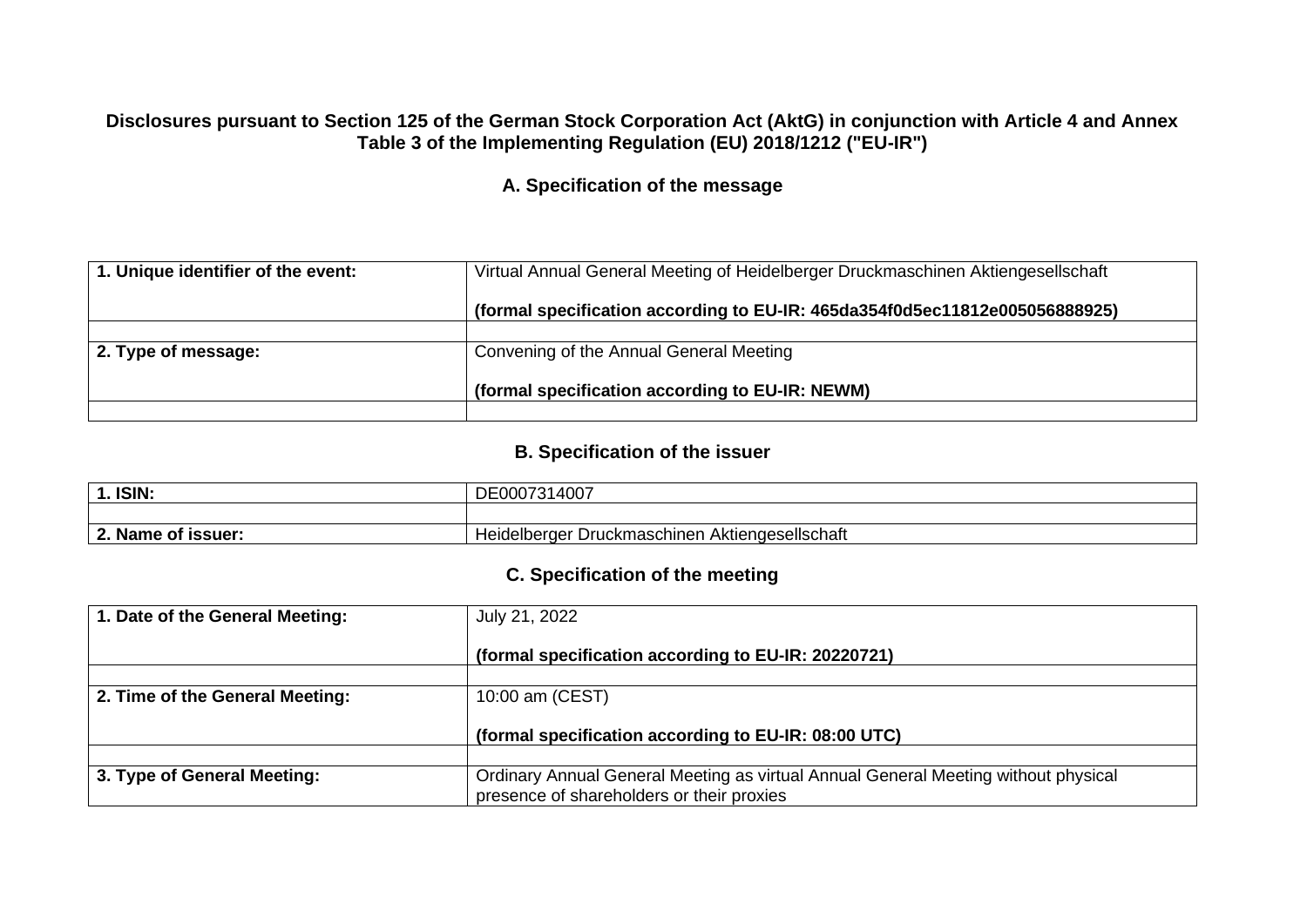|                                     | (formal specification according to EU-IR: GMET)                                                                                                                                    |
|-------------------------------------|------------------------------------------------------------------------------------------------------------------------------------------------------------------------------------|
|                                     |                                                                                                                                                                                    |
| 4. Location of the General Meeting: | Place of the Annual General Meeting as defined by the German Stock Corporation Act:<br>Gutenbergring, 69168 Wiesloch, Germany                                                      |
|                                     | URL to the Company's Internet service for following the Annual General Meeting in sound and<br>vision and for exercising shareholders' rights: www.heidelberg.com/hauptversammlung |
|                                     |                                                                                                                                                                                    |
| 5. Record Date:                     | Record Date June 30, 2022, 0:00 (CEST)                                                                                                                                             |
|                                     | (formal specification according to EU-IR: 20220629)                                                                                                                                |
|                                     |                                                                                                                                                                                    |
| 6. Uniform Resource Locator (URL):  | www.heidelberg.com/hauptversammlung                                                                                                                                                |

# **D. Participation in the general meeting**

| 1. Method of participation by shareholder:                   | Voting by postal vote                                                                                                                                                                                                                                                                                                      |
|--------------------------------------------------------------|----------------------------------------------------------------------------------------------------------------------------------------------------------------------------------------------------------------------------------------------------------------------------------------------------------------------------|
|                                                              | Voting by granting power of attorney and issuing instructions to the voting representatives<br>appointed by the Company                                                                                                                                                                                                    |
|                                                              | Watching the audio-visual stream of the entire Annual General Meeting                                                                                                                                                                                                                                                      |
|                                                              | (formal specification according to EU-IR: EV, PX)                                                                                                                                                                                                                                                                          |
|                                                              |                                                                                                                                                                                                                                                                                                                            |
| 2. Issuer deadline for the notification of<br>participation: | Registration for the Annual General Meeting and proof of share ownership by no later than<br>July 14, 2022, 24:00 (CEST)                                                                                                                                                                                                   |
|                                                              | Voting rights may only be exercised by postal vote or by issuing powers of attorney and<br>instructions to the voting representatives appointed by the Company if the shareholder<br>registers in good time and provides proof of share ownership. The relevant deadlines for<br>exercising these rights are shown in D.3. |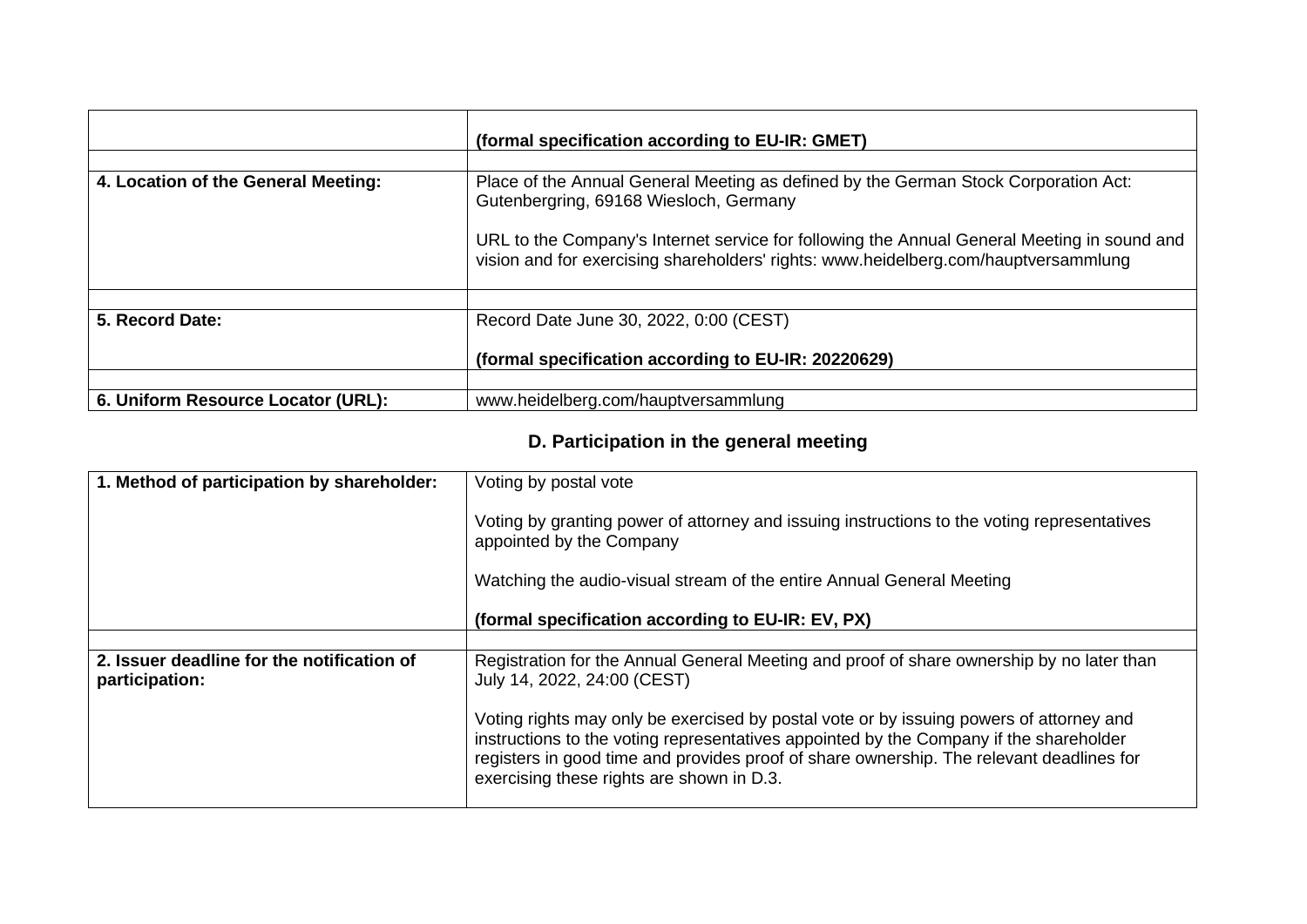|                                | (formal specification according to EU-IR: 20220714; 22:00 UTC)                                                                                                                                                                                                                                                                                                                                                                                                                                                                                                                                                                                |
|--------------------------------|-----------------------------------------------------------------------------------------------------------------------------------------------------------------------------------------------------------------------------------------------------------------------------------------------------------------------------------------------------------------------------------------------------------------------------------------------------------------------------------------------------------------------------------------------------------------------------------------------------------------------------------------------|
|                                |                                                                                                                                                                                                                                                                                                                                                                                                                                                                                                                                                                                                                                               |
| 3. Issuer deadline for voting: | The exercise of voting rights by postal vote must occur                                                                                                                                                                                                                                                                                                                                                                                                                                                                                                                                                                                       |
|                                | by letter by July 20, 2022, 24:00 (CEST) (formal specification according to EU-IR:<br>20220720; 22:00 UTC) or                                                                                                                                                                                                                                                                                                                                                                                                                                                                                                                                 |
|                                | electronically via the internet-based system at www.heidelberg.com/hauptversammlung<br>until immediately before the start of voting at the virtual Annual General Meeting on July<br>21, 2022 (formal specification according to EU-IR: 20220721)                                                                                                                                                                                                                                                                                                                                                                                             |
|                                | The exercise of voting rights by granting power of attorney and issuing instructions to the<br>voting representatives nominated by the Company must occur<br>by letter or by e-mail by July 20, 2022, 24:00 (CEST) (formal specification according to<br>EU-IR: 20220720; 22:00 UTC) or<br>electronically via the internet-based system at www.heidelberg.com/hauptversammlung<br>until immediately before the start of voting at the virtual Annual General Meeting on July<br>21, 2022 (formal specification according to EU-IR: 20220721)<br>It will be possible to watch the audio-visual stream of the Annual General Meeting from 10:00 |
|                                | am (CEST) on July 21, 2022 (formal specification according to EU-IR: 20220721; 08:00<br>UTC) until the end of the Annual General Meeting.                                                                                                                                                                                                                                                                                                                                                                                                                                                                                                     |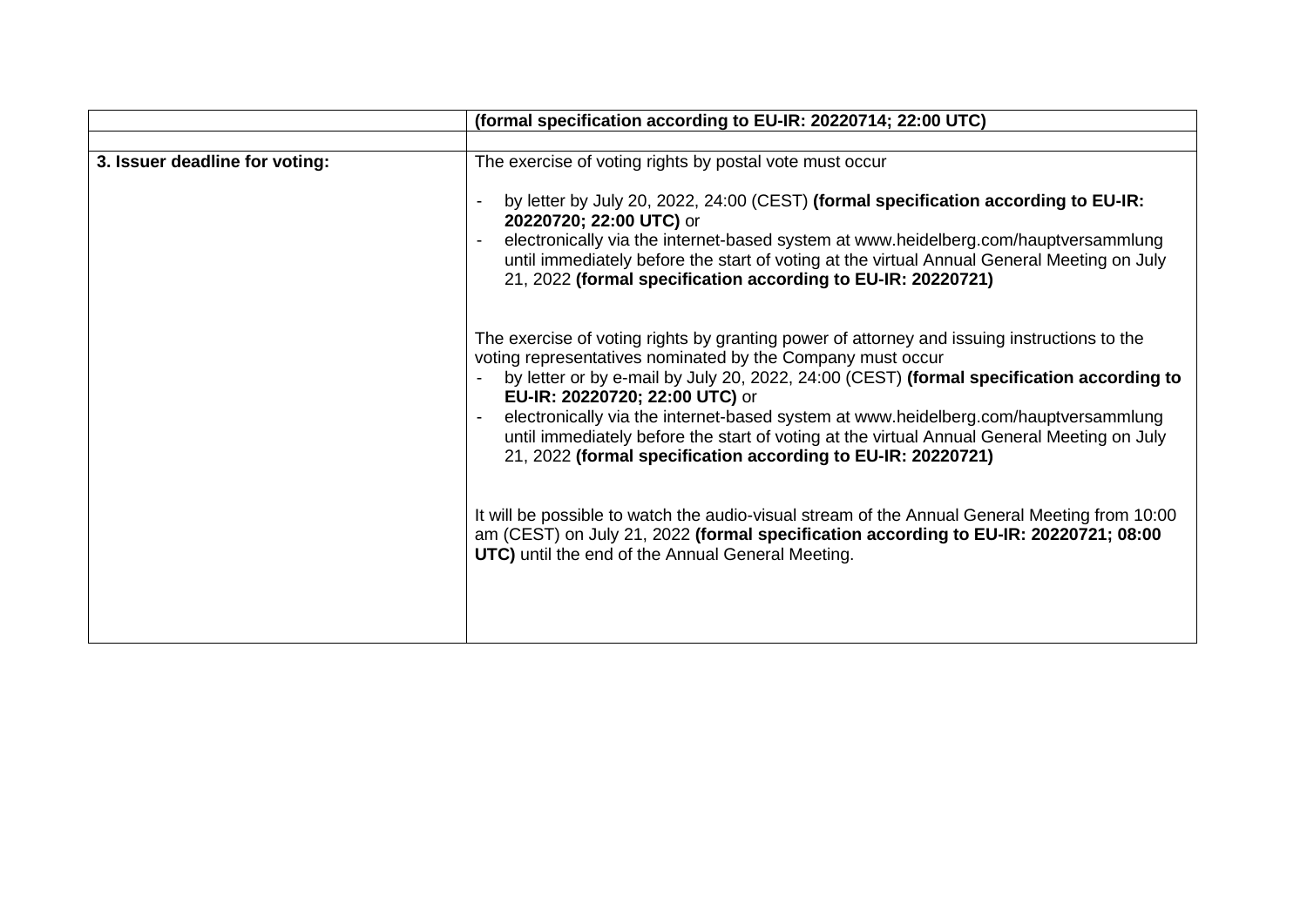# **E. Agenda**

| Agenda item 1                                          |                                                                                                                                                                                                                                                                                                                                                                                                                                                       |
|--------------------------------------------------------|-------------------------------------------------------------------------------------------------------------------------------------------------------------------------------------------------------------------------------------------------------------------------------------------------------------------------------------------------------------------------------------------------------------------------------------------------------|
| 1. Unique identifier of the agenda item:               | 1                                                                                                                                                                                                                                                                                                                                                                                                                                                     |
|                                                        |                                                                                                                                                                                                                                                                                                                                                                                                                                                       |
| 2. Title of the agenda item:                           | Presentation of the adopted annual financial statements of the Company, the approved<br>consolidated financial statements and the combined management report for the Company and<br>the Group for financial year 2021/2022 with the report of the Supervisory Board and the<br>explanatory report of the Management Board on matters relevant to acquisitions (section 289a,<br>section 315a of the Handelsgesetzbuch (HGB - German Commercial Code)) |
|                                                        |                                                                                                                                                                                                                                                                                                                                                                                                                                                       |
| 3. Uniform Resource Locator (URL) of the<br>materials: | www.heidelberg.com/hauptversammlung                                                                                                                                                                                                                                                                                                                                                                                                                   |
|                                                        |                                                                                                                                                                                                                                                                                                                                                                                                                                                       |
| 4. Vote:                                               | <b>NONE</b>                                                                                                                                                                                                                                                                                                                                                                                                                                           |
|                                                        |                                                                                                                                                                                                                                                                                                                                                                                                                                                       |
| 5. Alternative voting options:                         | <b>NONE</b>                                                                                                                                                                                                                                                                                                                                                                                                                                           |
|                                                        |                                                                                                                                                                                                                                                                                                                                                                                                                                                       |
| <b>Agenda item 2</b>                                   |                                                                                                                                                                                                                                                                                                                                                                                                                                                       |
| 1. Unique identifier of the agenda item:               | $\overline{2}$                                                                                                                                                                                                                                                                                                                                                                                                                                        |
|                                                        |                                                                                                                                                                                                                                                                                                                                                                                                                                                       |
| 2. Title of the agenda item:                           | Resolution on the discharge of the members of the Management Board                                                                                                                                                                                                                                                                                                                                                                                    |
|                                                        |                                                                                                                                                                                                                                                                                                                                                                                                                                                       |
| 3. Uniform Resource Locator (URL) of the<br>materials: | www.heidelberg.com/hauptversammlung                                                                                                                                                                                                                                                                                                                                                                                                                   |
|                                                        |                                                                                                                                                                                                                                                                                                                                                                                                                                                       |
| 4. Vote:                                               | <b>Binding vote</b>                                                                                                                                                                                                                                                                                                                                                                                                                                   |
|                                                        | (formal specification according to EU-IR: BV)                                                                                                                                                                                                                                                                                                                                                                                                         |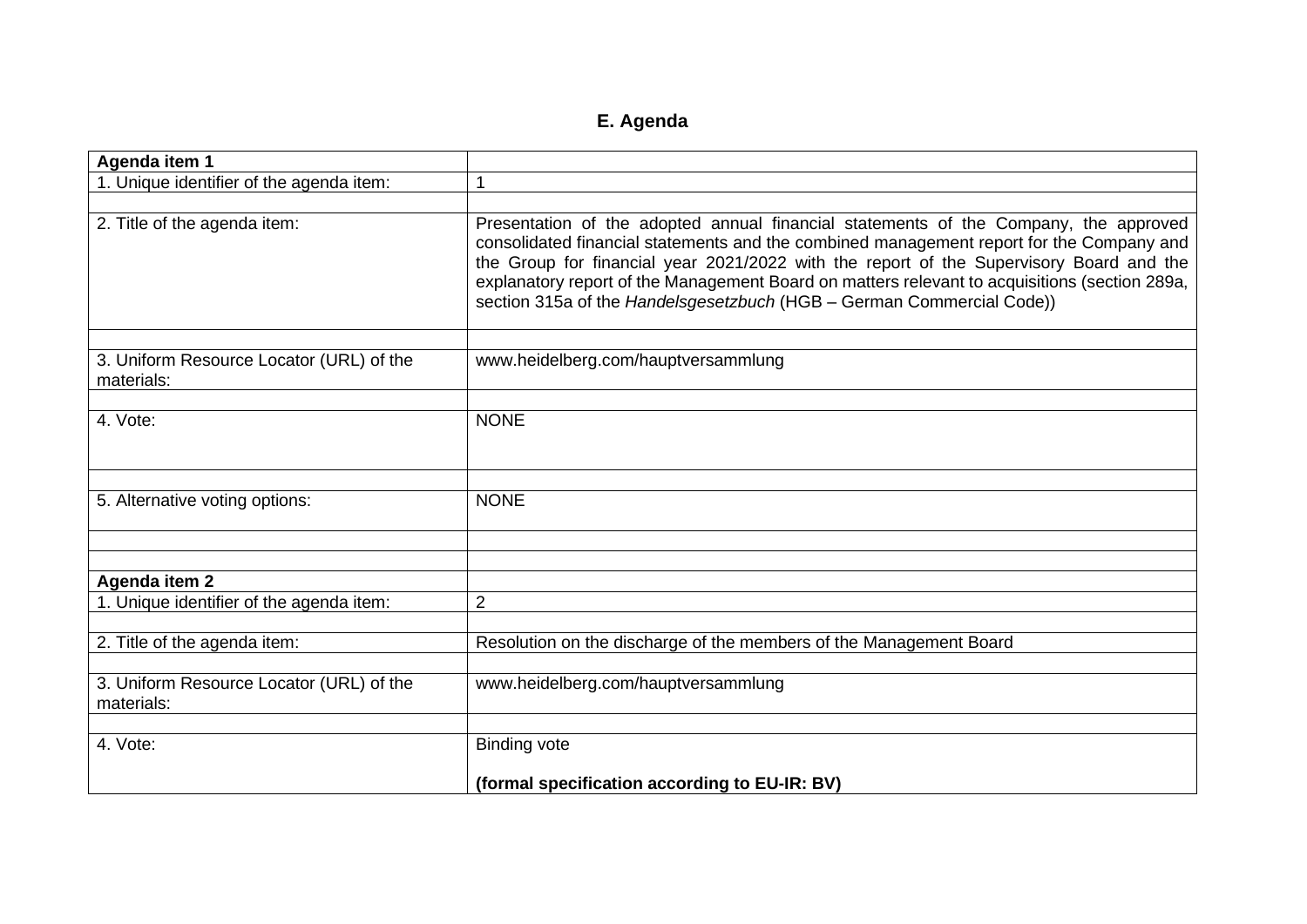| 5. Alternative voting options:                         | FOR, AGAINST, ABSTAIN                                                                                           |
|--------------------------------------------------------|-----------------------------------------------------------------------------------------------------------------|
|                                                        | (formal specification according to EU-IR: VF/ VA/ AB)                                                           |
|                                                        |                                                                                                                 |
|                                                        |                                                                                                                 |
| Agenda item 3.1                                        |                                                                                                                 |
| 1. Unique identifier of the agenda item:               | 3.1                                                                                                             |
| 2. Title of the agenda item:                           | Resolution on the discharge of the members of the Supervisory Board - Ralph Arns                                |
|                                                        |                                                                                                                 |
| 3. Uniform Resource Locator (URL) of the<br>materials: | www.heidelberg.com/hauptversammlung                                                                             |
|                                                        |                                                                                                                 |
| 4. Vote:                                               | <b>Binding Vote</b>                                                                                             |
|                                                        | (formal specification according to EU-IR: BV)                                                                   |
|                                                        |                                                                                                                 |
| 5. Alternative voting options:                         | FOR, AGAINST, ABSTAIN                                                                                           |
|                                                        | (formal specification according to EU-IR: VF/ VA/ AB)                                                           |
|                                                        |                                                                                                                 |
| Agenda item 3.2                                        |                                                                                                                 |
| 1. Unique identifier of the agenda item:               | 3.2                                                                                                             |
| 2. Title of the agenda item:                           | Resolution on the discharge of the members of the Supervisory Board - Dr. Bernhard Buck<br>(since July 1, 2021) |
|                                                        |                                                                                                                 |
| 3. Uniform Resource Locator (URL) of the<br>materials: | www.heidelberg.com/hauptversammlung                                                                             |
|                                                        |                                                                                                                 |
| 4. Vote:                                               | <b>Binding Vote</b>                                                                                             |
|                                                        | (formal specification according to EU-IR: BV)                                                                   |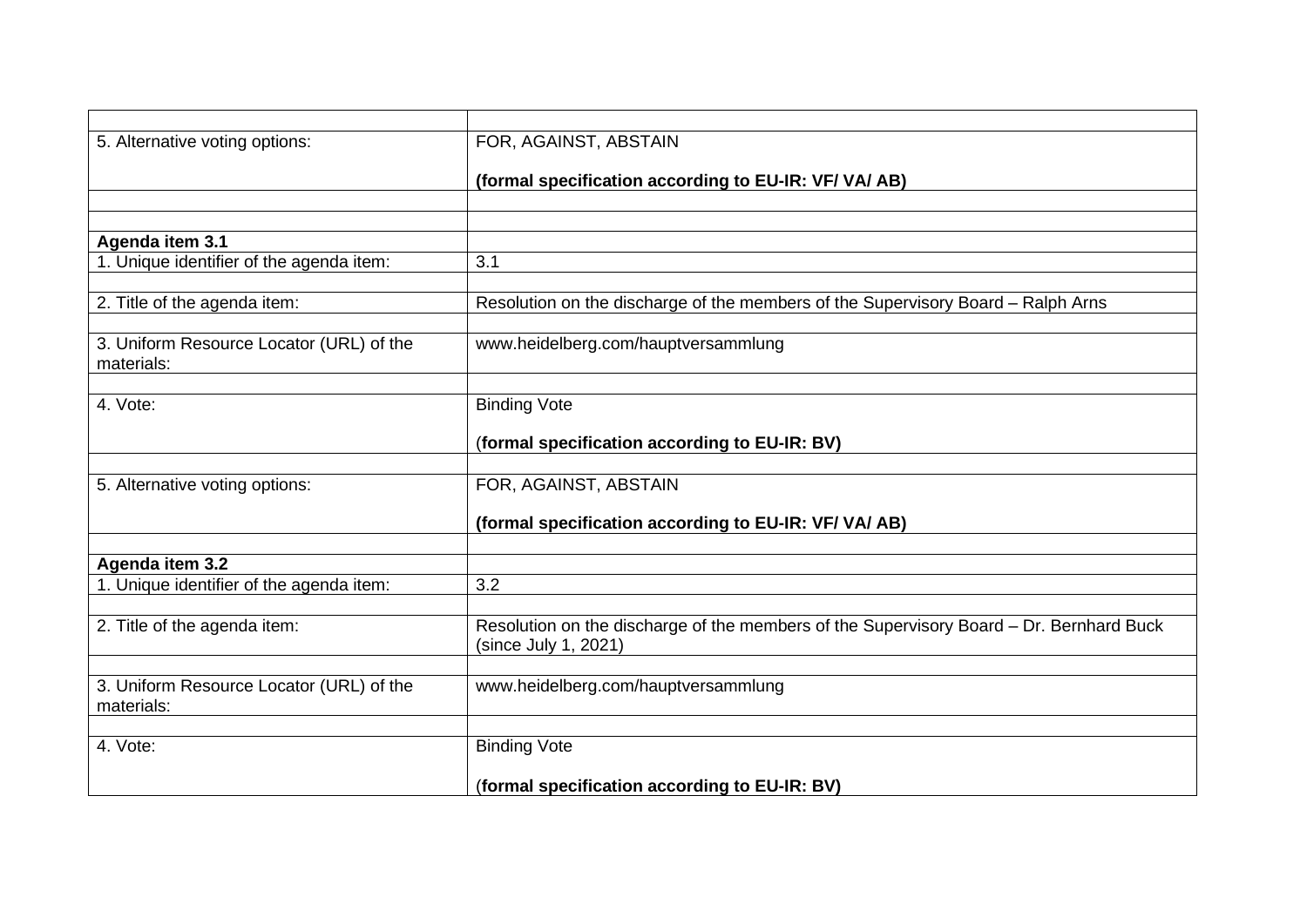| 5. Alternative voting options:                         | FOR, AGAINST, ABSTAIN                                                                                          |
|--------------------------------------------------------|----------------------------------------------------------------------------------------------------------------|
|                                                        | (formal specification according to EU-IR: VF/ VA/ AB)                                                          |
|                                                        |                                                                                                                |
| Agenda item 3.3                                        |                                                                                                                |
| 1. Unique identifier of the agenda item:               | 3.3                                                                                                            |
|                                                        |                                                                                                                |
| 2. Title of the agenda item:                           | Resolution on the discharge of the members of the Supervisory Board - Joachim Dencker<br>(until June 30, 2021) |
|                                                        |                                                                                                                |
| 3. Uniform Resource Locator (URL) of the<br>materials: | www.heidelberg.com/hauptversammlung                                                                            |
|                                                        |                                                                                                                |
| 4. Vote:                                               | <b>Binding Vote</b>                                                                                            |
|                                                        |                                                                                                                |
|                                                        | (formal specification according to EU-IR: BV)                                                                  |
| 5. Alternative voting options:                         | FOR, AGAINST, ABSTAIN                                                                                          |
|                                                        |                                                                                                                |
|                                                        | (formal specification according to EU-IR: VF/ VA/ AB)                                                          |
|                                                        |                                                                                                                |
| Tagesordnungspunkt 3.4                                 |                                                                                                                |
| 1. Unique identifier of the agenda item:               | 3.4                                                                                                            |
|                                                        |                                                                                                                |
| 2. Title of the agenda item:                           | Resolution on the discharge of the members of the Supervisory Board - Gerald Dörr                              |
|                                                        |                                                                                                                |
| 3. Uniform Resource Locator (URL) of the               | www.heidelberg.com/hauptversammlung                                                                            |
| materials                                              |                                                                                                                |
| 4. Vote:                                               | <b>Binding Vote</b>                                                                                            |
|                                                        |                                                                                                                |
|                                                        | (formal specification according to EU-IR: BV)                                                                  |
|                                                        |                                                                                                                |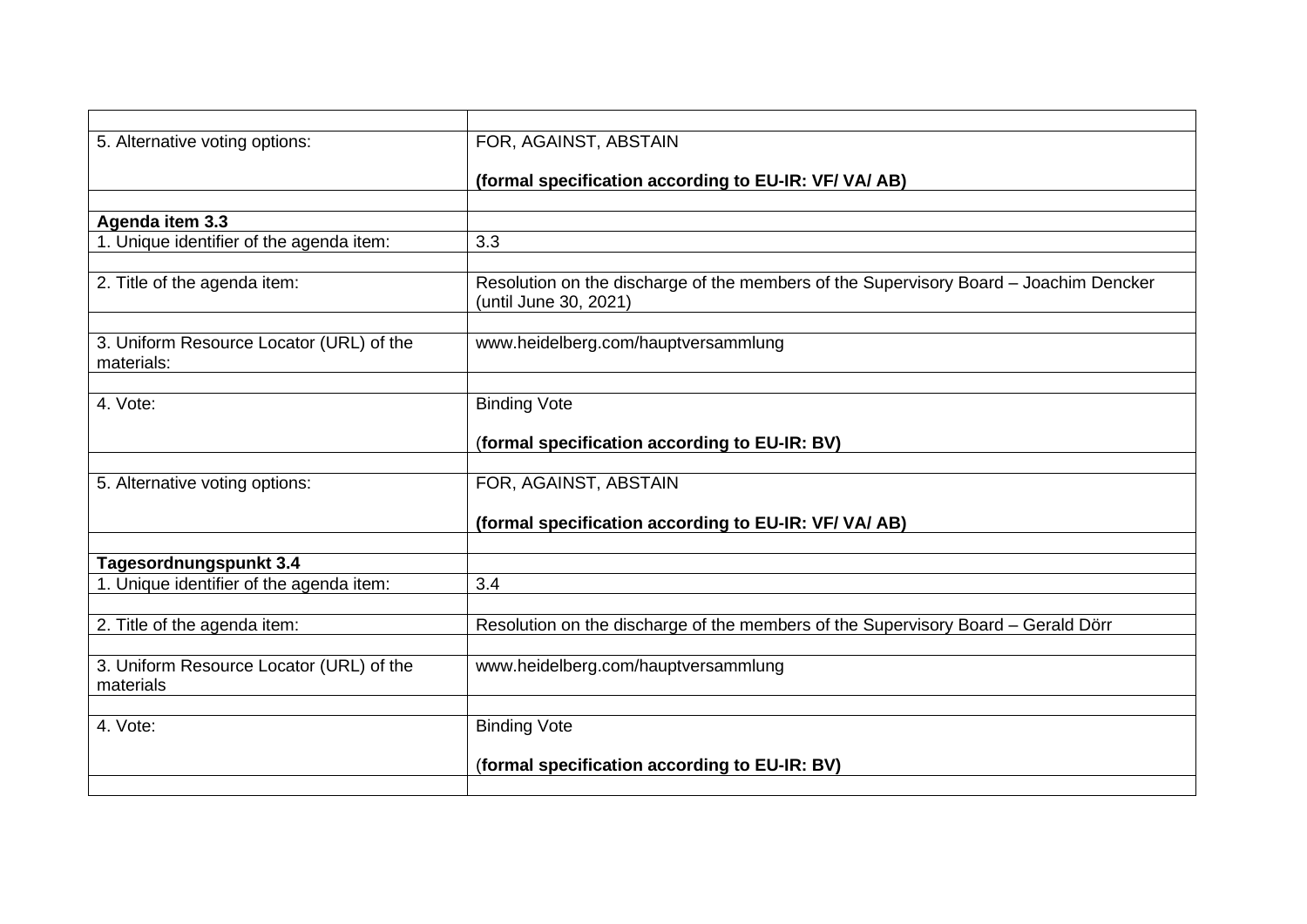| 5. Alternative voting options:                         | FOR, AGAINST, ABSTAIN                                                                                        |
|--------------------------------------------------------|--------------------------------------------------------------------------------------------------------------|
|                                                        | (formal specification according to EU-IR: VF/ VA/ AB)                                                        |
|                                                        |                                                                                                              |
| Tagesordnungspunkt 3.5                                 |                                                                                                              |
| 1. Unique identifier of the agenda item:               | 3.5                                                                                                          |
|                                                        |                                                                                                              |
| 2. Title of the agenda item:                           | Resolution on the discharge of the members of the Supervisory Board - Mirko Geiger                           |
| 3. Uniform Resource Locator (URL) of the<br>materials: | www.heidelberg.com/hauptversammlung                                                                          |
|                                                        |                                                                                                              |
| 4. Vote:                                               | <b>Binding Vote</b>                                                                                          |
|                                                        | (formal specification according to EU-IR: BV)                                                                |
|                                                        |                                                                                                              |
| 5. Alternative voting options:                         | FOR, AGAINST, ABSTAIN                                                                                        |
|                                                        | (formal specification according to EU-IR: VF/ VA/ AB)                                                        |
|                                                        |                                                                                                              |
| Agenda item 3.6                                        |                                                                                                              |
| 1. Unique identifier of the agenda item:               | 3.6                                                                                                          |
| 2. Title of the agenda item:                           | Resolution on the discharge of the members of the Supervisory Board - Karen Heumann<br>(until July 23, 2021) |
|                                                        |                                                                                                              |
| 3. Uniform Resource Locator (URL) of the<br>materials: | www.heidelberg.com/hauptversammlung                                                                          |
|                                                        |                                                                                                              |
| 4. Vote:                                               | <b>Binding Vote</b>                                                                                          |
|                                                        | (formal specification according to EU-IR: BV)                                                                |
|                                                        |                                                                                                              |
| 5. Alternative voting options:                         | FOR, AGAINST, ABSTAIN                                                                                        |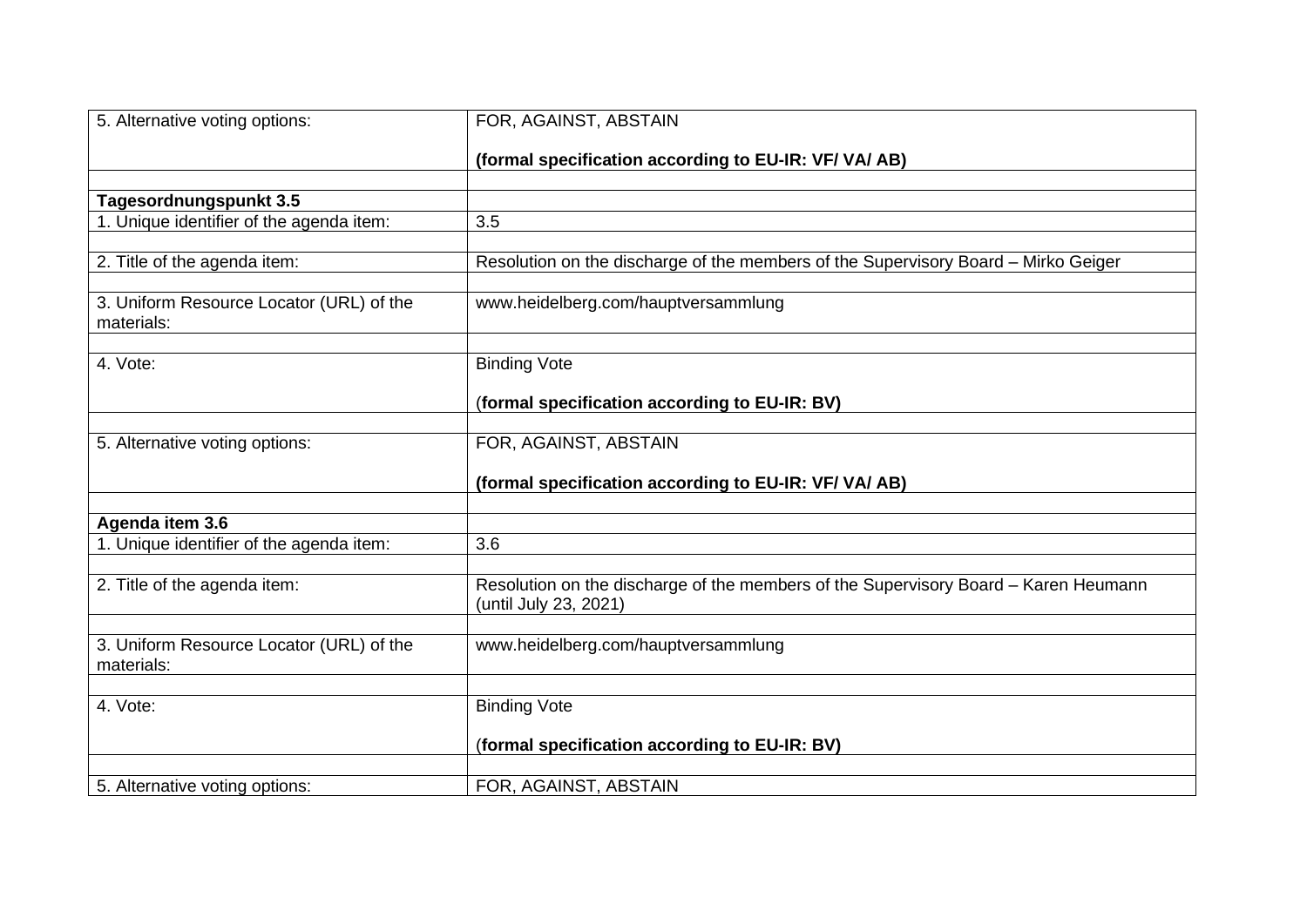|                                                        | (formal specification according to EU-IR: VF/ VA/ AB)                                                    |
|--------------------------------------------------------|----------------------------------------------------------------------------------------------------------|
|                                                        |                                                                                                          |
| Agenda item 3.7                                        |                                                                                                          |
| 1. Unique identifier of the agenda item:               | 3.7                                                                                                      |
|                                                        |                                                                                                          |
| 2. Title of the agenda item:                           | Resolution on the discharge of the members of the Supervisory Board - Dipl.-Ing. Dr. h.c.<br>Oliver Jung |
|                                                        |                                                                                                          |
| 3. Uniform Resource Locator (URL) of the<br>materials: | www.heidelberg.com/hauptversammlung                                                                      |
|                                                        |                                                                                                          |
| 4. Vote:                                               | <b>Binding Vote</b>                                                                                      |
|                                                        | (formal specification according to EU-IR: BV)                                                            |
|                                                        |                                                                                                          |
| 5. Alternative voting options:                         | FOR, AGAINST, ABSTAIN                                                                                    |
|                                                        | (formal specification according to EU-IR: VF/ VA/ AB)                                                    |
|                                                        |                                                                                                          |
| Agenda item 3.8                                        |                                                                                                          |
| 1. Unique identifier of the agenda item:               | 3.8                                                                                                      |
|                                                        |                                                                                                          |
| 2. Title of the agenda item:                           | Resolution on the discharge of the members of the Supervisory Board - Li Li                              |
| 3. Uniform Resource Locator (URL) of the<br>materials: | www.heidelberg.com/hauptversammlung                                                                      |
|                                                        |                                                                                                          |
| 4. Vote:                                               | <b>Binding Vote</b>                                                                                      |
|                                                        | (formal specification according to EU-IR: BV)                                                            |
|                                                        |                                                                                                          |
| 5. Alternative voting options:                         | FOR, AGAINST, ABSTAIN                                                                                    |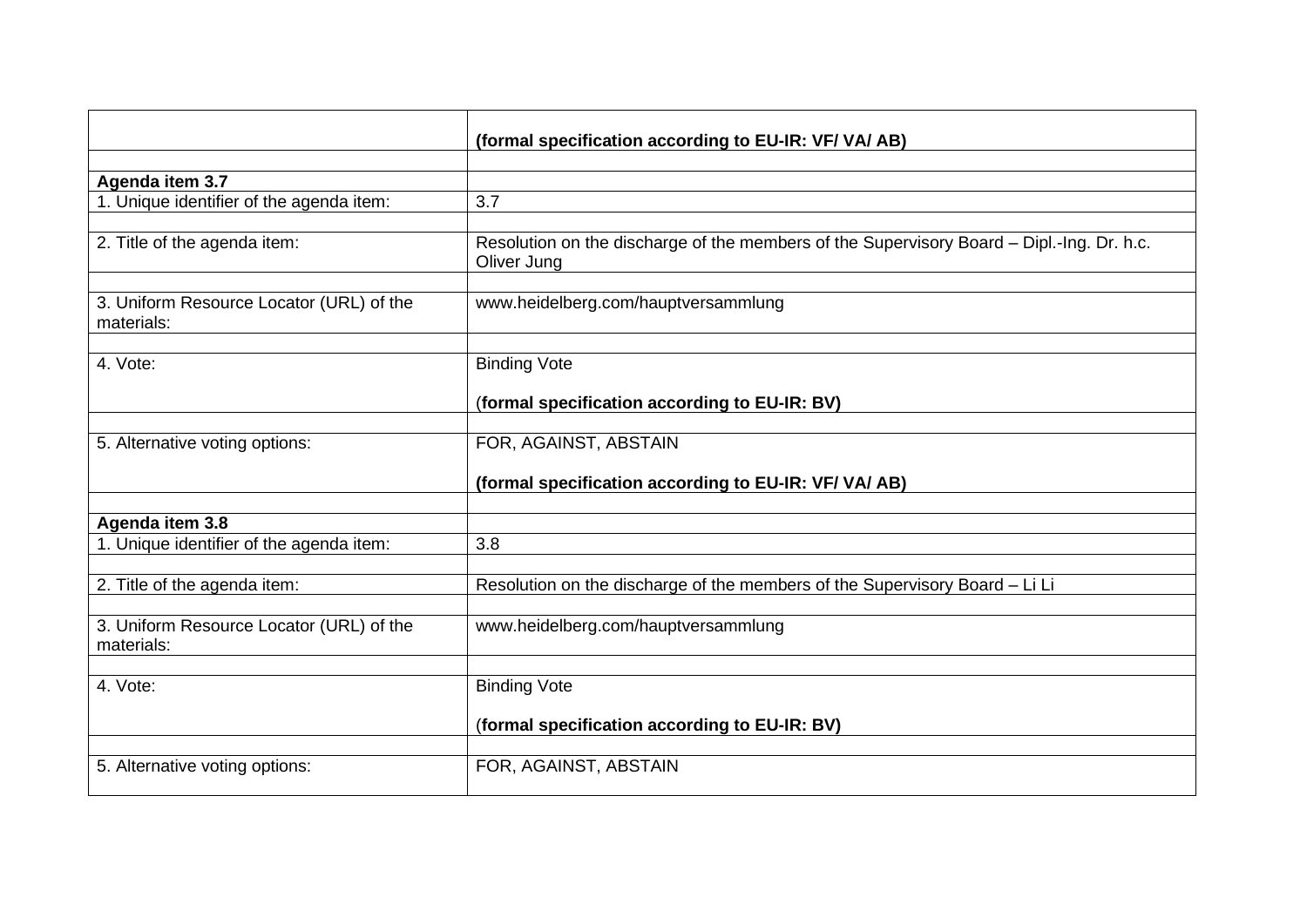|                                                        | (formal specification according to EU-IR: VF/ VA/ AB)                                                             |
|--------------------------------------------------------|-------------------------------------------------------------------------------------------------------------------|
|                                                        |                                                                                                                   |
| Agenda item 3.9                                        |                                                                                                                   |
| 1. Unique identifier of the agenda item:               | 3.9                                                                                                               |
|                                                        |                                                                                                                   |
| 2. Title of the agenda item:                           | Resolution on the discharge of the members of the Supervisory Board - Dr. Fritz Oesterle<br>(since July 23, 2021) |
|                                                        |                                                                                                                   |
| 3. Uniform Resource Locator (URL) of the<br>materials: | www.heidelberg.com/hauptversammlung                                                                               |
|                                                        |                                                                                                                   |
| 4. Vote:                                               | <b>Binding Vote</b>                                                                                               |
|                                                        |                                                                                                                   |
|                                                        | (formal specification according to EU-IR: BV)                                                                     |
|                                                        |                                                                                                                   |
| 5. Alternative voting options:                         | FOR, AGAINST, ABSTAIN                                                                                             |
|                                                        | (formal specification according to EU-IR: VF/ VA/ AB)                                                             |
|                                                        |                                                                                                                   |
| Agenda item 3.10                                       |                                                                                                                   |
| 1. Unique identifier of the agenda item:               | 3.10                                                                                                              |
|                                                        |                                                                                                                   |
| 2. Title of the agenda item:                           | Resolution on the discharge of the members of the Supervisory Board - Petra Otte                                  |
|                                                        |                                                                                                                   |
| 3. Uniform Resource Locator (URL) of the<br>materials: | www.heidelberg.com/hauptversammlung                                                                               |
|                                                        |                                                                                                                   |
| 4. Vote:                                               | <b>Binding Vote</b>                                                                                               |
|                                                        |                                                                                                                   |
|                                                        | (formal specification according to EU-IR: BV)                                                                     |
|                                                        |                                                                                                                   |
| 5. Alternative voting options:                         | FOR, AGAINST, ABSTAIN                                                                                             |
|                                                        | (formal specification according to EU-IR: VF/ VA/ AB)                                                             |
|                                                        |                                                                                                                   |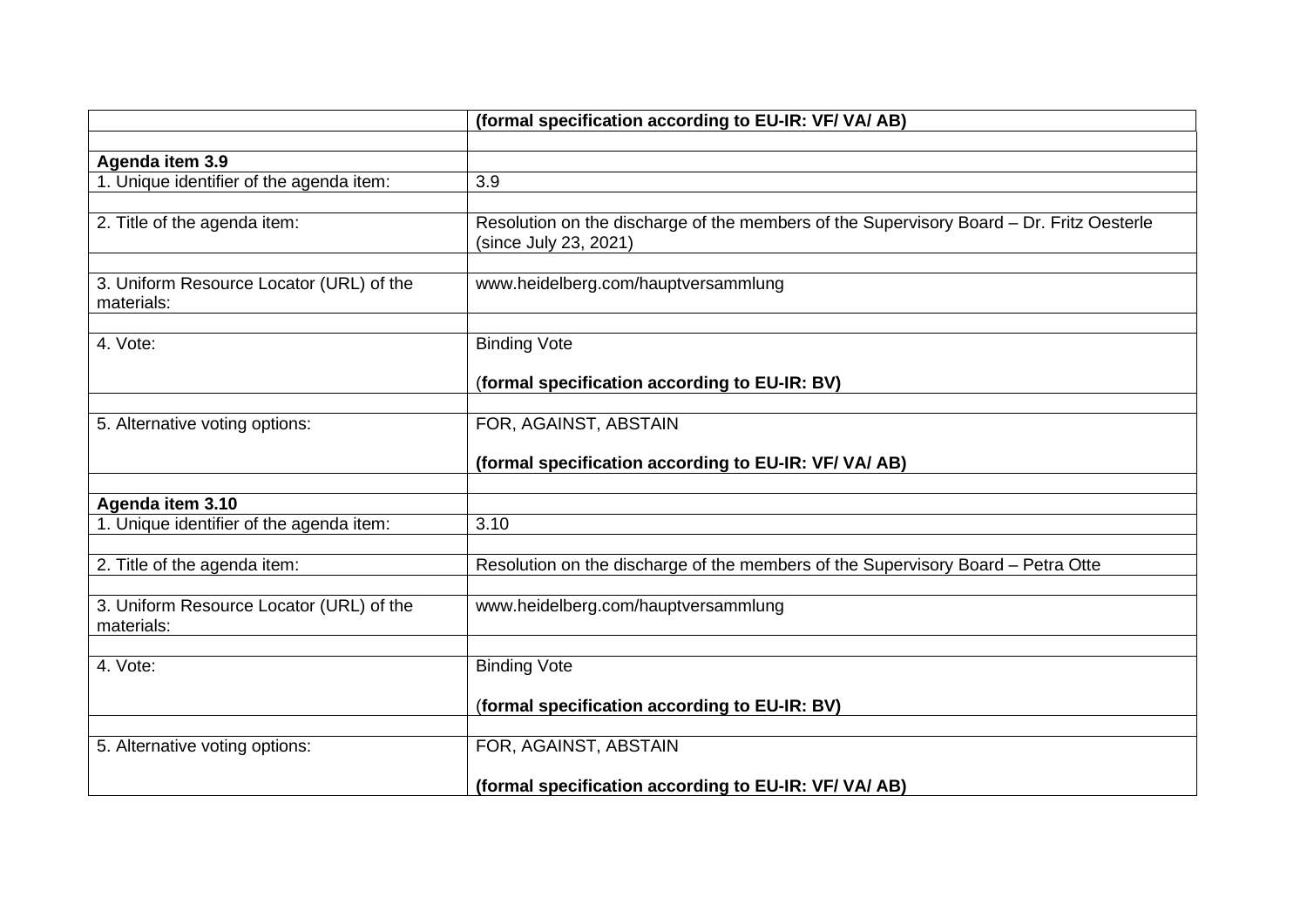| Agenda item 3.11                         |                                                                                        |
|------------------------------------------|----------------------------------------------------------------------------------------|
| 1. Unique identifier of the agenda item: | 3.11                                                                                   |
|                                          |                                                                                        |
| 2. Title of the agenda item:             | Resolution on the discharge of the members of the Supervisory Board - Ferdinand Rüesch |
|                                          |                                                                                        |
| 3. Uniform Resource Locator (URL) of the | www.heidelberg.com/hauptversammlung                                                    |
| materials:                               |                                                                                        |
|                                          |                                                                                        |
| 4. Vote:                                 | <b>Binding Vote</b>                                                                    |
|                                          |                                                                                        |
|                                          | (formal specification according to EU-IR: BV)                                          |
|                                          |                                                                                        |
| 5. Alternative voting options:           | FOR, AGAINST, ABSTAIN                                                                  |
|                                          |                                                                                        |
|                                          | (formal specification according to EU-IR: VF/ VA/ AB)                                  |
|                                          |                                                                                        |
| Agenda item 3.12                         | 3.12                                                                                   |
| 1. Unique identifier of the agenda item: |                                                                                        |
| 2. Title of the agenda item:             | Resolution on the discharge of the members of the Supervisory Board - Ina Schlie       |
|                                          |                                                                                        |
| 3. Uniform Resource Locator (URL) of the | www.heidelberg.com/hauptversammlung                                                    |
| materials:                               |                                                                                        |
|                                          |                                                                                        |
| 4. Vote:                                 | <b>Binding Vote</b>                                                                    |
|                                          |                                                                                        |
|                                          | (formal specification according to EU-IR: BV)                                          |
|                                          |                                                                                        |
| 5. Alternative voting options:           | FOR, AGAINST, ABSTAIN                                                                  |
|                                          |                                                                                        |
|                                          | (formal specification according to EU-IR: VF/ VA/ AB)                                  |
|                                          |                                                                                        |
| Agenda item 3.13                         |                                                                                        |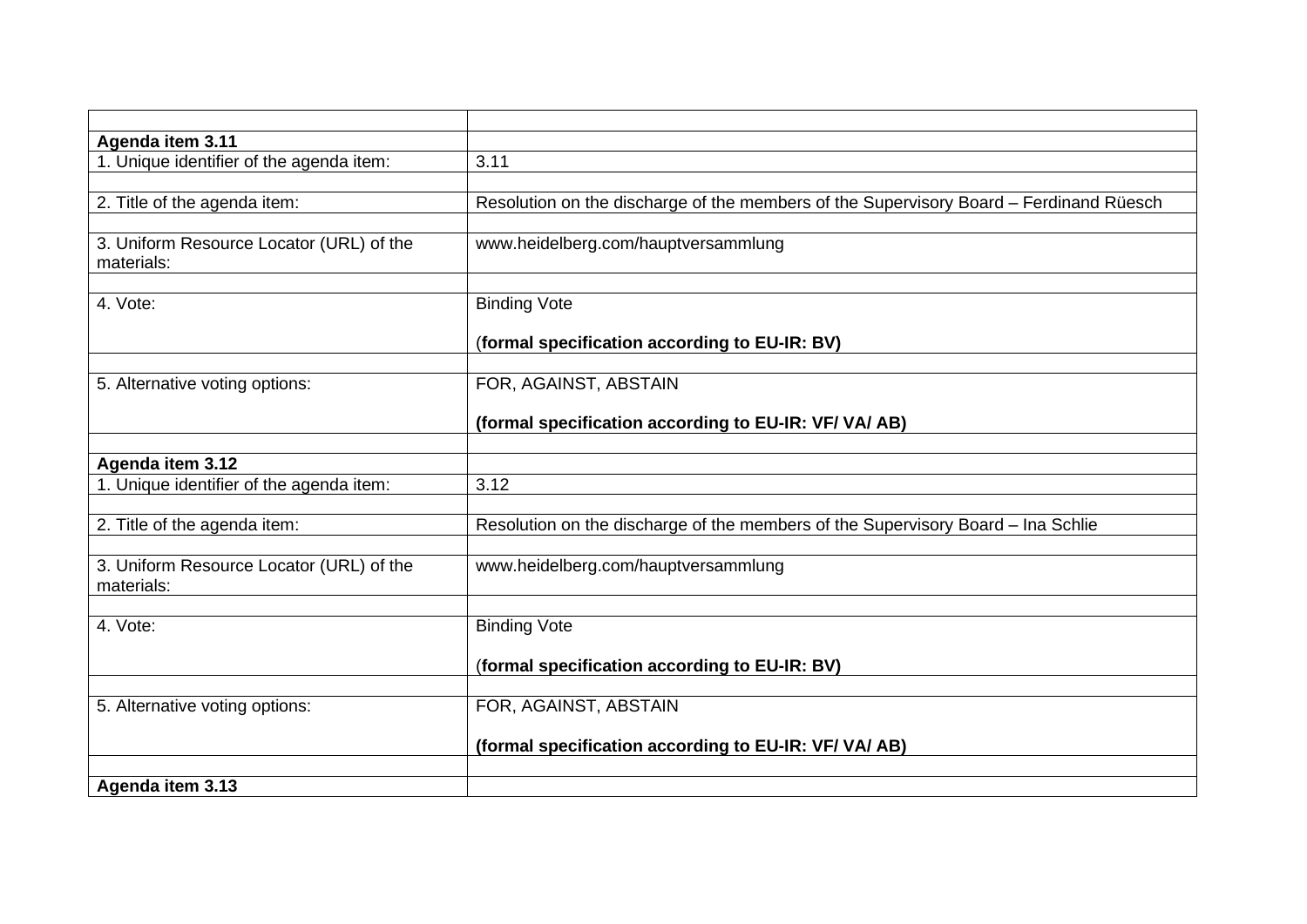| 1. Unique identifier of the agenda item:               | 3.13                                                                                             |
|--------------------------------------------------------|--------------------------------------------------------------------------------------------------|
| 2. Title of the agenda item:                           | Resolution on the discharge of the members of the Supervisory Board - Beate Schmitt              |
| 3. Uniform Resource Locator (URL) of the<br>materials: | www.heidelberg.com/hauptversammlung                                                              |
| 4. Vote:                                               | <b>Binding Vote</b>                                                                              |
|                                                        | (formal specification according to EU-IR: BV)                                                    |
| 5. Alternative voting options:                         | FOR, AGAINST, ABSTAIN                                                                            |
|                                                        | (formal specification according to EU-IR: VF/ VA/ AB)                                            |
| Agenda item 3.14                                       |                                                                                                  |
| 1. Unique identifier of the agenda item:               | 3.14                                                                                             |
| 2. Title of the agenda item:                           | Resolution on the discharge of the members of the Supervisory Board - Dr. Martin<br>Sonnenschein |
| 3. Uniform Resource Locator (URL) of the               | www.heidelberg.com/hauptversammlung                                                              |
| materials:                                             |                                                                                                  |
| 4. Vote:                                               | <b>Binding Vote</b>                                                                              |
|                                                        | (formal specification according to EU-IR: BV)                                                    |
|                                                        |                                                                                                  |
| 5. Alternative voting options:                         | FOR, AGAINST, ABSTAIN                                                                            |
|                                                        | (formal specification according to EU-IR: VF/ VA/ AB)                                            |
|                                                        |                                                                                                  |
| Agenda item 4                                          |                                                                                                  |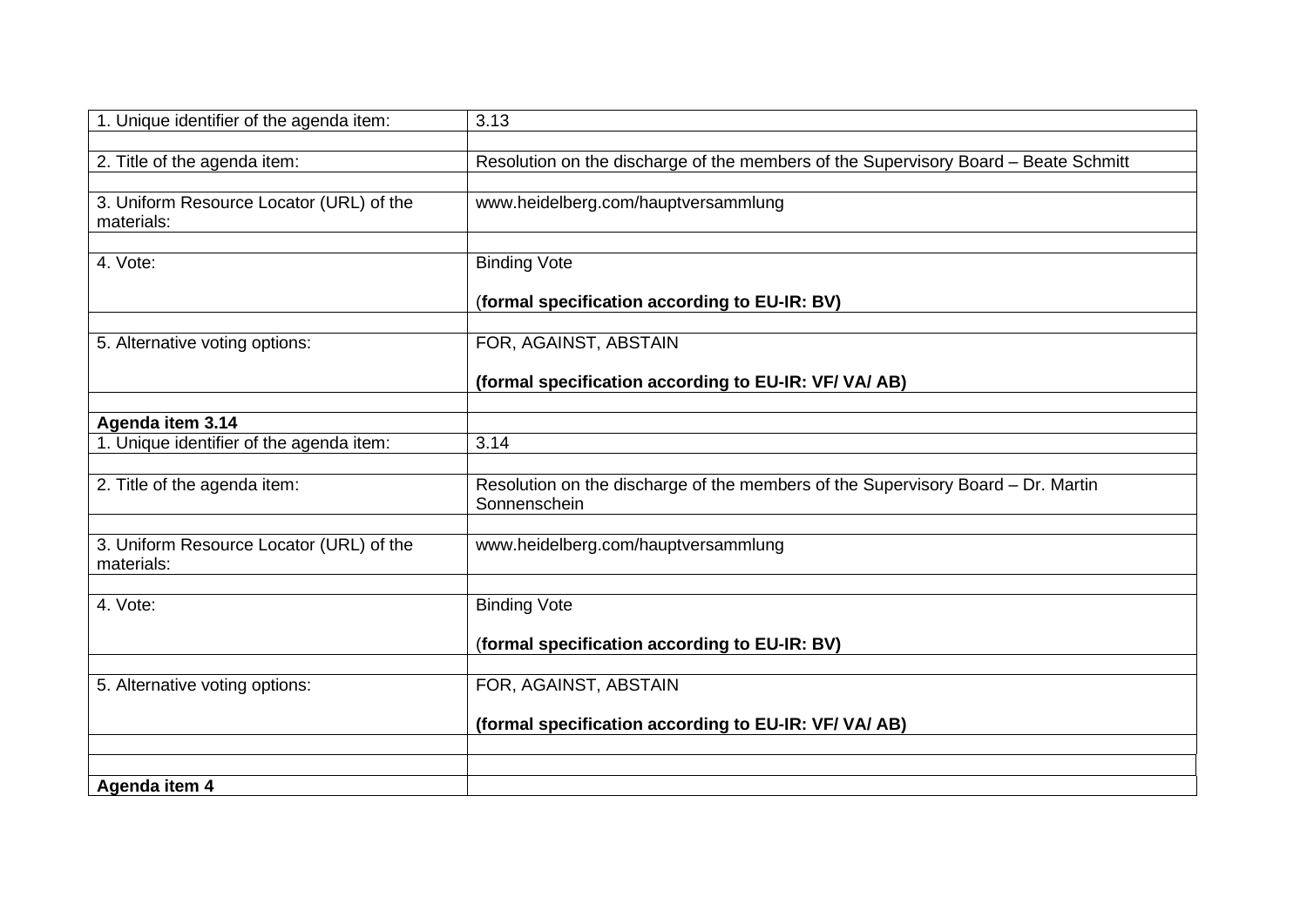| 1. Unique identifier of the agenda item:               | $\overline{4}$                                                                                                  |
|--------------------------------------------------------|-----------------------------------------------------------------------------------------------------------------|
| 2. Title of the agenda item:                           | Election of the auditor of the annual and consolidated financial statements for the 2022/2023<br>financial year |
| 3. Uniform Resource Locator (URL) of the<br>materials: | www.heidelberg.com/hauptversammlung                                                                             |
| 4. Vote:                                               | <b>Binding Vote</b>                                                                                             |
|                                                        | (formal specification according to EU-IR: BV)                                                                   |
| 5. Alternative voting options:                         | FOR, AGAINST, ABSTAIN                                                                                           |
|                                                        | (formal specification according to EU-IR: VF/ VA/ AB)                                                           |
|                                                        |                                                                                                                 |
| Agenda item 5                                          |                                                                                                                 |
| 1. Unique identifier of the agenda item:               | 5                                                                                                               |
| 2. Title of the agenda item:                           | Election to the Supervisory Board - Dipl.-Ing. Dr. h.c. Oliver Jung                                             |
| 3. Uniform Resource Locator (URL) of the<br>materials: | www.heidelberg.com/hauptversammlung                                                                             |
| 4. Vote:                                               | <b>Binding Vote</b>                                                                                             |
|                                                        | (formal specification according to EU-IR: BV)                                                                   |
|                                                        |                                                                                                                 |
| 5. Alternative voting options:                         | FOR, AGAINST, ABSTAIN                                                                                           |
|                                                        | (formal specification according to EU-IR: VF/ VA/ AB)                                                           |
|                                                        |                                                                                                                 |
|                                                        |                                                                                                                 |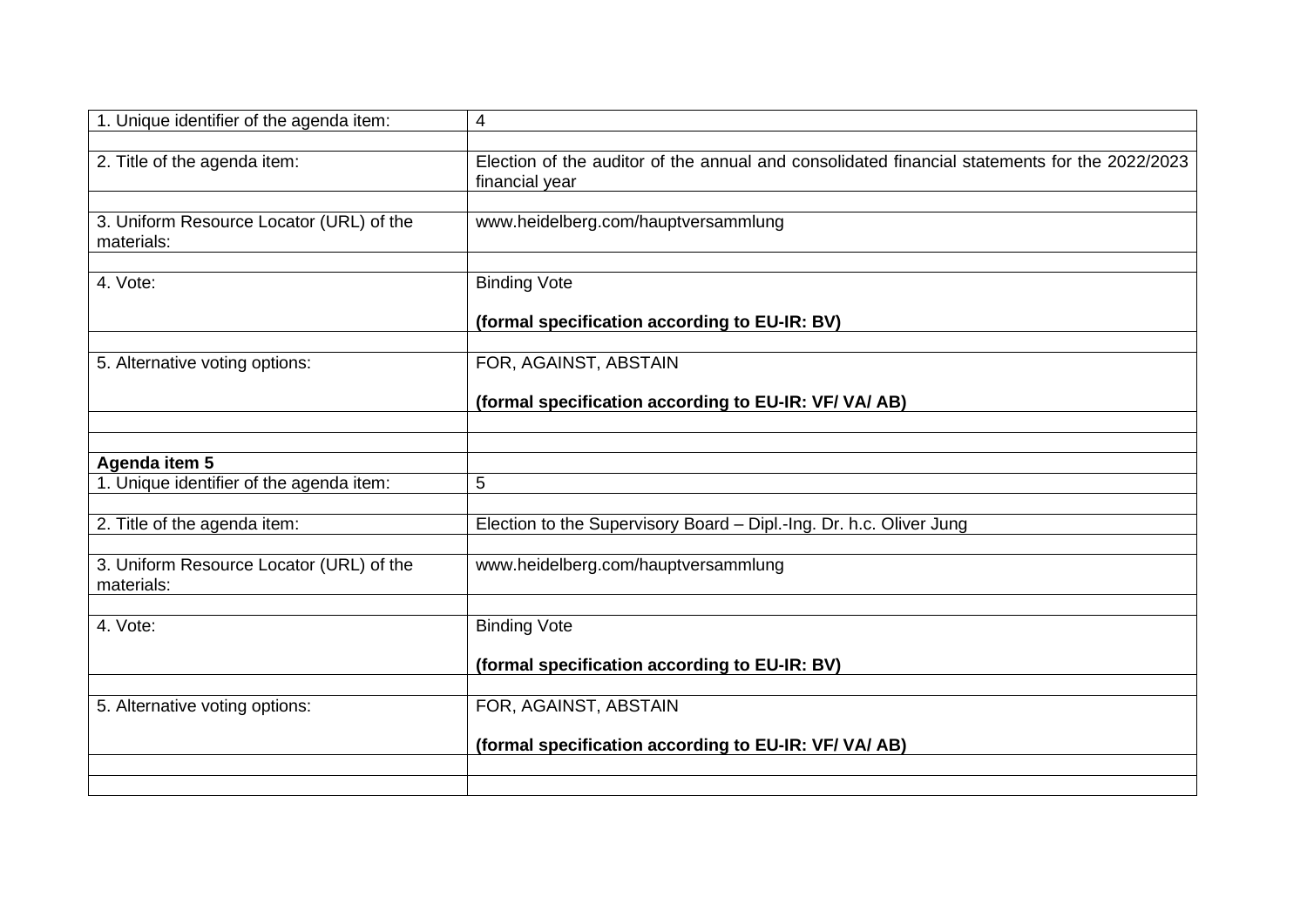| Agenda item 6                                          |                                                                                                                                                       |
|--------------------------------------------------------|-------------------------------------------------------------------------------------------------------------------------------------------------------|
| 1. Unique identifier of the agenda item:               | 6                                                                                                                                                     |
|                                                        |                                                                                                                                                       |
| 2. Title of the agenda item:                           | Resolution on the approval of the remuneration report                                                                                                 |
|                                                        |                                                                                                                                                       |
| 3. Uniform Resource Locator (URL) of the<br>materials: | www.heidelberg.com/hauptversammlung                                                                                                                   |
|                                                        |                                                                                                                                                       |
| 4. Vote:                                               | <b>Recommend Vote</b>                                                                                                                                 |
|                                                        | (formal specification according to EU-IR: AV)                                                                                                         |
|                                                        |                                                                                                                                                       |
| 5. Alternative voting options:                         | FOR, AGAINST, ABSTAIN                                                                                                                                 |
|                                                        | (formal specification according to EU-IR: VF/ VA/ AB)                                                                                                 |
|                                                        |                                                                                                                                                       |
|                                                        |                                                                                                                                                       |
| Agenda item 7                                          |                                                                                                                                                       |
| 1. Unique identifier of the agenda item:               | 7.1                                                                                                                                                   |
|                                                        |                                                                                                                                                       |
| 2. Title of the agenda item:                           | Approval of the profit transfer agreement between Heidelberger Druckmaschinen<br>Aktiengesellschaft and Heidelberger Druckmaschinen Subscription GmbH |
|                                                        |                                                                                                                                                       |
| 3. Uniform Resource Locator (URL) of the<br>materials: | www.heidelberg.com/hauptversammlung                                                                                                                   |
|                                                        |                                                                                                                                                       |
| 4. Vote:                                               | <b>Binding Vote</b>                                                                                                                                   |
|                                                        |                                                                                                                                                       |
|                                                        | (formal specification according to EU-IR: BV)                                                                                                         |
|                                                        |                                                                                                                                                       |
| 5. Alternative voting options:                         | FOR, AGAINST, ABSTAIN                                                                                                                                 |
|                                                        | (formal specification according to EU-IR: VF/ VA/ AB)                                                                                                 |
|                                                        |                                                                                                                                                       |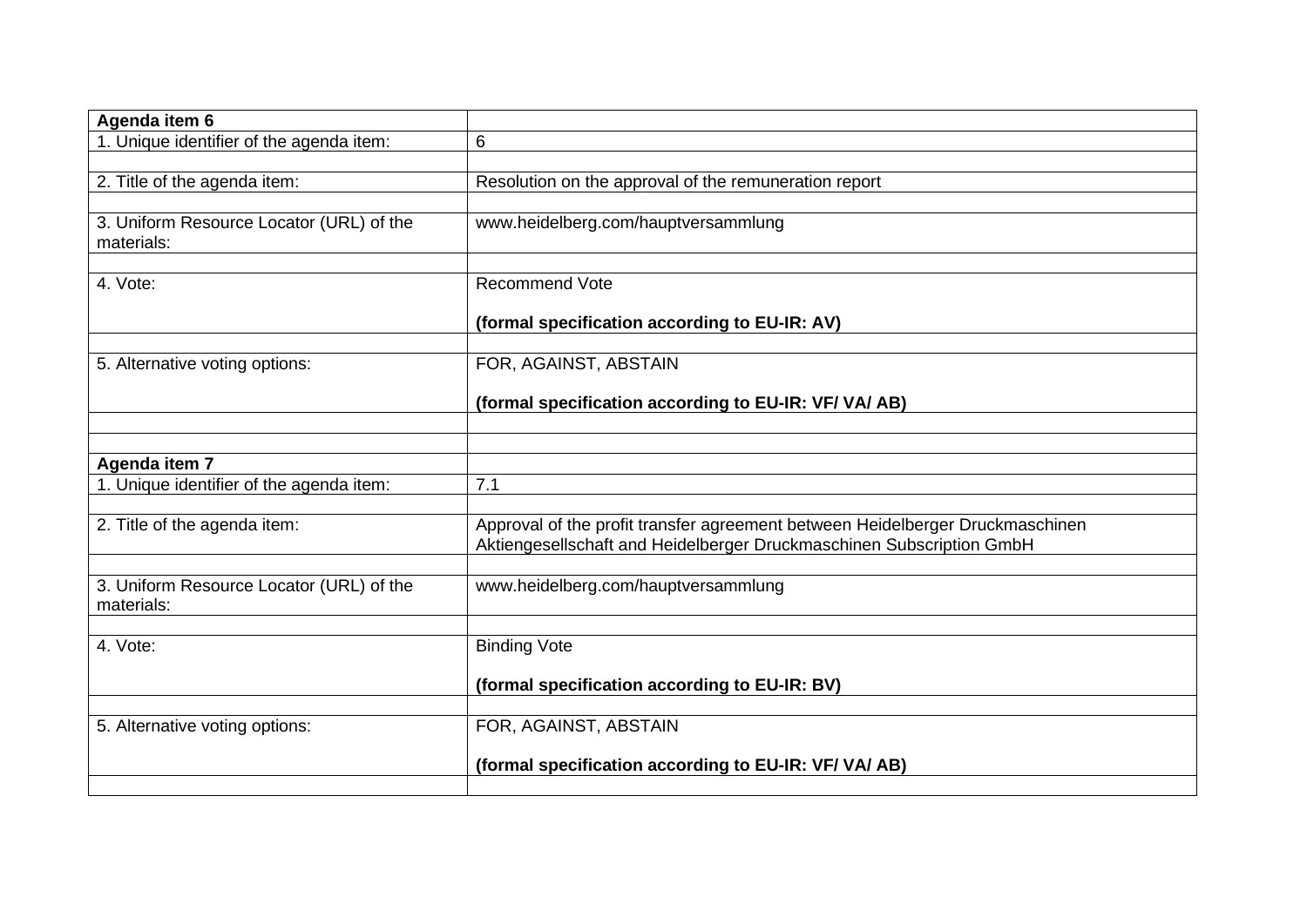| 1. Unique identifier of the agenda item:               | 7.2                                                                                                                                           |
|--------------------------------------------------------|-----------------------------------------------------------------------------------------------------------------------------------------------|
|                                                        |                                                                                                                                               |
| 2. Title of the agenda item:                           | Approval of the control agreement between Heidelberger Druckmaschinen Aktiengesellschaft<br>and Heidelberger Druckmaschinen Subscription GmbH |
|                                                        |                                                                                                                                               |
| 3. Uniform Resource Locator (URL) of the<br>materials: | www.heidelberg.com/hauptversammlung                                                                                                           |
|                                                        |                                                                                                                                               |
| 4. Vote:                                               | <b>Binding Vote</b>                                                                                                                           |
|                                                        | (formal specification according to EU-IR: BV)                                                                                                 |
|                                                        |                                                                                                                                               |
| 5. Alternative voting options:                         | FOR, AGAINST, ABSTAIN                                                                                                                         |
|                                                        | (formal specification according to EU-IR: VF/ VA/ AB)                                                                                         |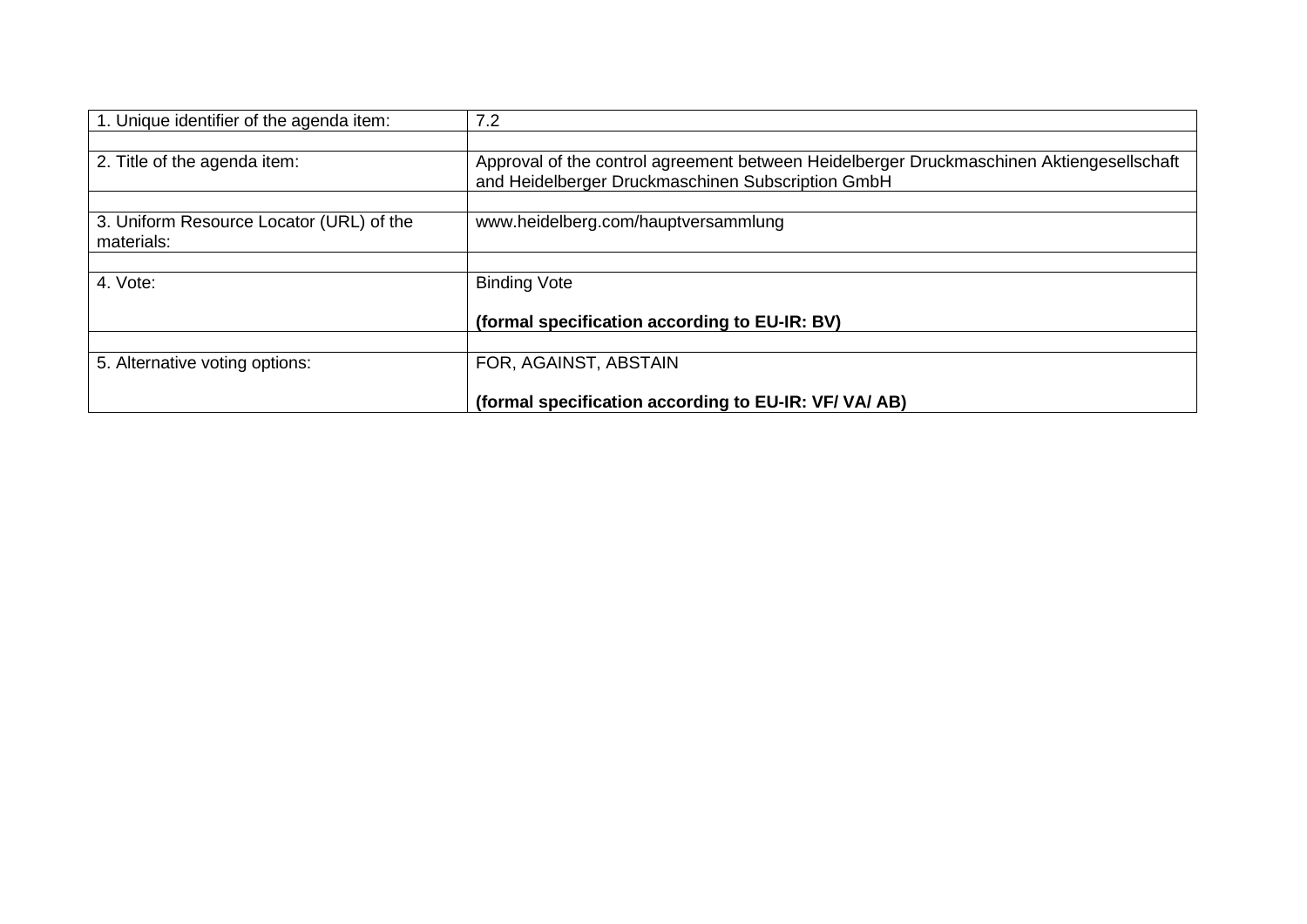# **F. Specification of the deadlines regarding the exercise of other shareholders' rights**

| Shareholder rights - request for additions to<br>the agenda pursuant to Sec. 122 (2) AktG |                                                                                                                                      |
|-------------------------------------------------------------------------------------------|--------------------------------------------------------------------------------------------------------------------------------------|
|                                                                                           |                                                                                                                                      |
| 1. Object of deadline:                                                                    | Submission of requests for additions to the agenda                                                                                   |
|                                                                                           |                                                                                                                                      |
| 2. Applicable issuer deadline:                                                            | June 20, 2022, 24:00 (CEST) (time of receipt is decisive)                                                                            |
|                                                                                           | (formal specification according to EU-IR: 20220620; 22:00 UTC)                                                                       |
|                                                                                           |                                                                                                                                      |
| Shareholder rights - counter-motion<br>pursuant to Sec. 126 (1) AktG                      |                                                                                                                                      |
|                                                                                           |                                                                                                                                      |
| 1. Object of deadline:                                                                    | Submission of counter-motions on the proposed resolutions on the agenda items                                                        |
|                                                                                           |                                                                                                                                      |
| 2. Applicable issuer deadline:                                                            | July 6, 2022, 24:00 (CEST) (time of receipt is decisive)                                                                             |
|                                                                                           | (formal specification according to EU-IR: 20220706; 22:00 UTC)                                                                       |
|                                                                                           |                                                                                                                                      |
| <b>Shareholder Rights - Election Proposal</b><br><b>Pursuant to Section 127 AktG</b>      |                                                                                                                                      |
| 1. Object of deadline:                                                                    | Submission of election proposals for the election of members of the Supervisory Board and/or<br>auditors of the financial statements |
|                                                                                           |                                                                                                                                      |
| 2. Applicable issuer deadline:                                                            | July 6, 2022, 24:00 (CEST) (time of receipt is decisive)                                                                             |
|                                                                                           | (formal specification according to EU-IR: 20220706; 22:00 UTC)                                                                       |
|                                                                                           |                                                                                                                                      |
| Shareholder rights - right to ask questions                                               |                                                                                                                                      |
| before the Annual General Meeting pursuant                                                |                                                                                                                                      |
| to Section 1 (2) sentence 1 no. 3, sentence 2<br>of the COVID 19 Act                      |                                                                                                                                      |
| 1. Object of deadline:                                                                    | Submission of questions before the Annual General Meeting electronically via the internet-                                           |